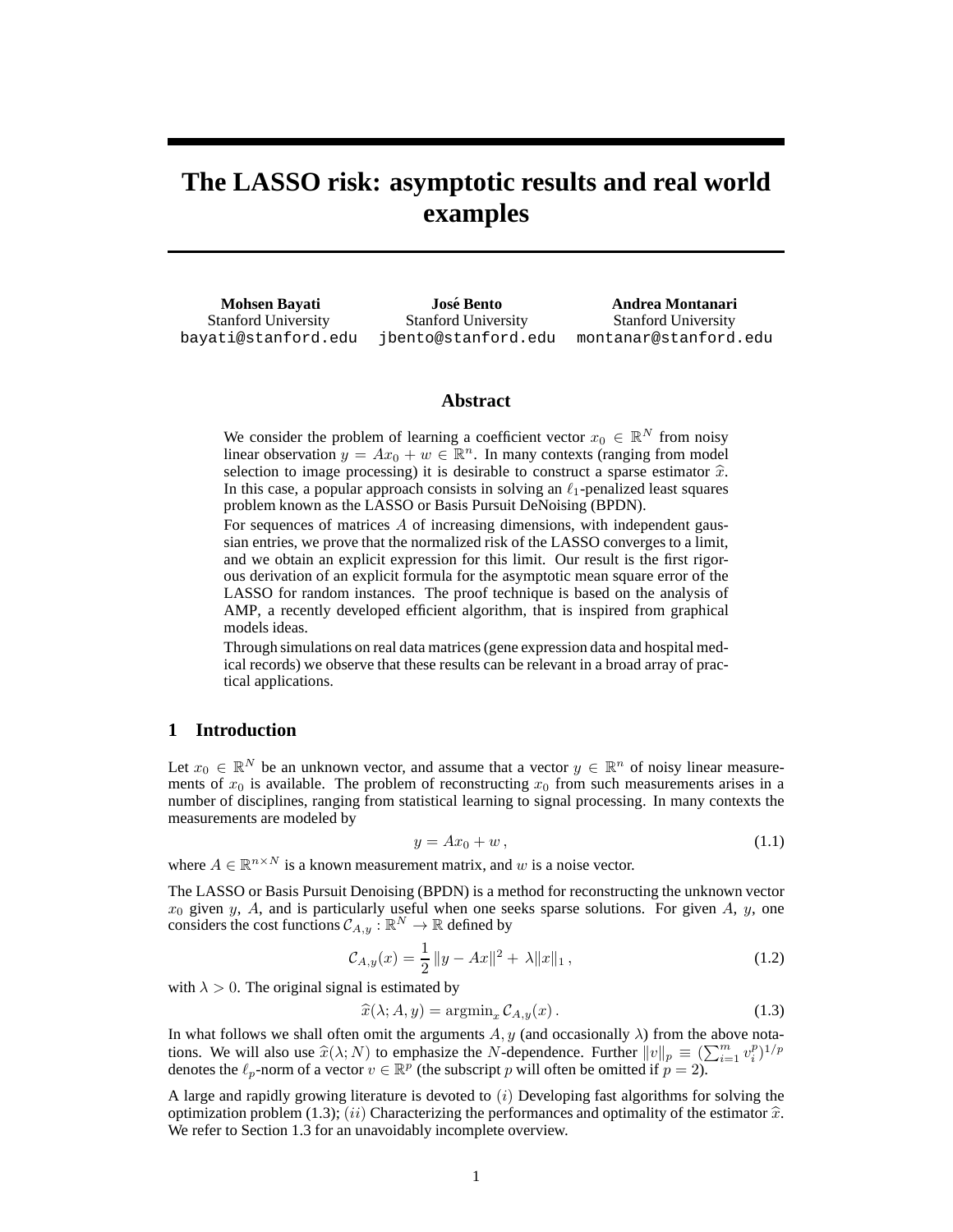Despite such substantial effort, and many remarkable achievements, our understanding of (1.3) is not even comparable to the one we have of more classical topics in statistics and estimation theory. For instance, the best bound on the mean square error (MSE) of the estimator (1.3), i.e. on the quantity  $N^{-1}||\hat{x} - x_0||^2$ , was proved by Candes, Romberg and Tao [CRT06] (who in fact did not consider the LASSO but a related optimization problem). Their result estimates the mean square error only up to an unknown numerical multiplicative factor. Work by Candes and Tao [CT07] on the analogous *Dantzig selector*, upper bounds the mean square error up to a factor C log N, under somewhat different assumptions.

The objective of this paper is to complement this type of 'rough but robust' bounds by proving *asymptotically exact* expressions for the mean square error. Our asymptotic result holds almost surely for sequences of random matrices A with fixed aspect ratio and independent gaussian entries. While this setting is admittedly specific, the careful study of such matrix ensembles has a long tradition both in statistics and communications theory and has spurred many insights [Joh06, Tel99]. Further, our main result provides asymptotically exact expressions for other operating characteristics of the LASSO as well (e.g., False Positive Rate and True positive Rate). We carried out simulations on real data matrices with continuous entries (gene expression data) and binary feature matrices (hospital medical records). The results appear to be quite encouraging.

Although our rigorous results are asymptotic in the problem dimensions, numerical simulations have shown that they are accurate already on problems with a few hundreds of variables. Further, they seem to enjoy a remarkable *universality* property and to hold for a fairly broad family of matrices [DMM10]. Both these phenomena are analogous to ones in random matrix theory, where delicate asymptotic properties of gaussian ensembles were subsequently proved to hold for much broader classes of random matrices. Also, asymptotic statements in random matrix theory have been replaced over time by concrete probability bounds in finite dimensions. Of course the optimization problem (1.2) is not immediately related to spectral properties of the random matrix A. As a consequence, universality and non-asymptotic results in random matrix theory cannot be directly exported to the present problem. Nevertheless, we expect such developments to be foreseeable.

Our proof is based on the analysis of an efficient iterative algorithm first proposed by [DMM09], and called AMP, for approximate message passing. The algorithm is inspired by belief-propagation on graphical models, although the resulting iteration is significantly simpler (and scales linearly in the number of nodes). Extensive simulations [DMM10] showed that, in a number of settings, AMP performances are statistically indistinguishable to the ones of LASSO, while its complexity is essentially as low as the one of the simplest greedy algorithms.

The proof technique just described is new. Earlier literature analyzes the convex optimization problem (1.3) –or similar problems– by a clever construction of an approximate optimum, or of a dual witness. Such constructions are largely explicit. Here instead we prove an asymptotically exact characterization of a rather non-trivial iterative algorithm. The algorithm is then proved to converge to the exact optimum. Due to limited space in this paper we only state the main steps of the proof. More details are available in [BM10b]

#### **1.1 Definitions**

In order to define the AMP algorithm, we denote by  $\eta : \mathbb{R} \times \mathbb{R}_+ \to \mathbb{R}$  the soft thresholding function

$$
\eta(x; \theta) = \begin{cases} x - \theta & \text{if } x > \theta, \\ 0 & \text{if } -\theta \le x \le \theta, \\ x + \theta & \text{otherwise.} \end{cases}
$$
\n(1.4)

The algorithm constructs a sequence of estimates  $x^t \in \mathbb{R}^N$ , and residuals  $z^t \in \mathbb{R}^n$ , according to the iteration

$$
x^{t+1} = \eta(A^*z^t + x^t; \theta_t), \tag{1.5}
$$

$$
z^{t} = y - Ax^{t} + \frac{\|x^{t}\|_{0}}{n}z^{t-1},
$$

initialized with  $x^0 = 0$ . Here  $A^*$  denotes the transpose of matrix A, and  $||x^t||_0$  is number of nonzero entries of  $x^t$ . Given a scalar function f and a vector  $u \in \mathbb{R}^m$ , we let  $f(u)$  denote the vector  $(f(u_1),...,f(u_m)) \in \mathbb{R}^m$  obtained by applying f componentwise. Finally  $\langle u \rangle \equiv m^{-1} \sum_{i=1}^m u_i$  is the average of the vector  $u \in \mathbb{R}^m$ .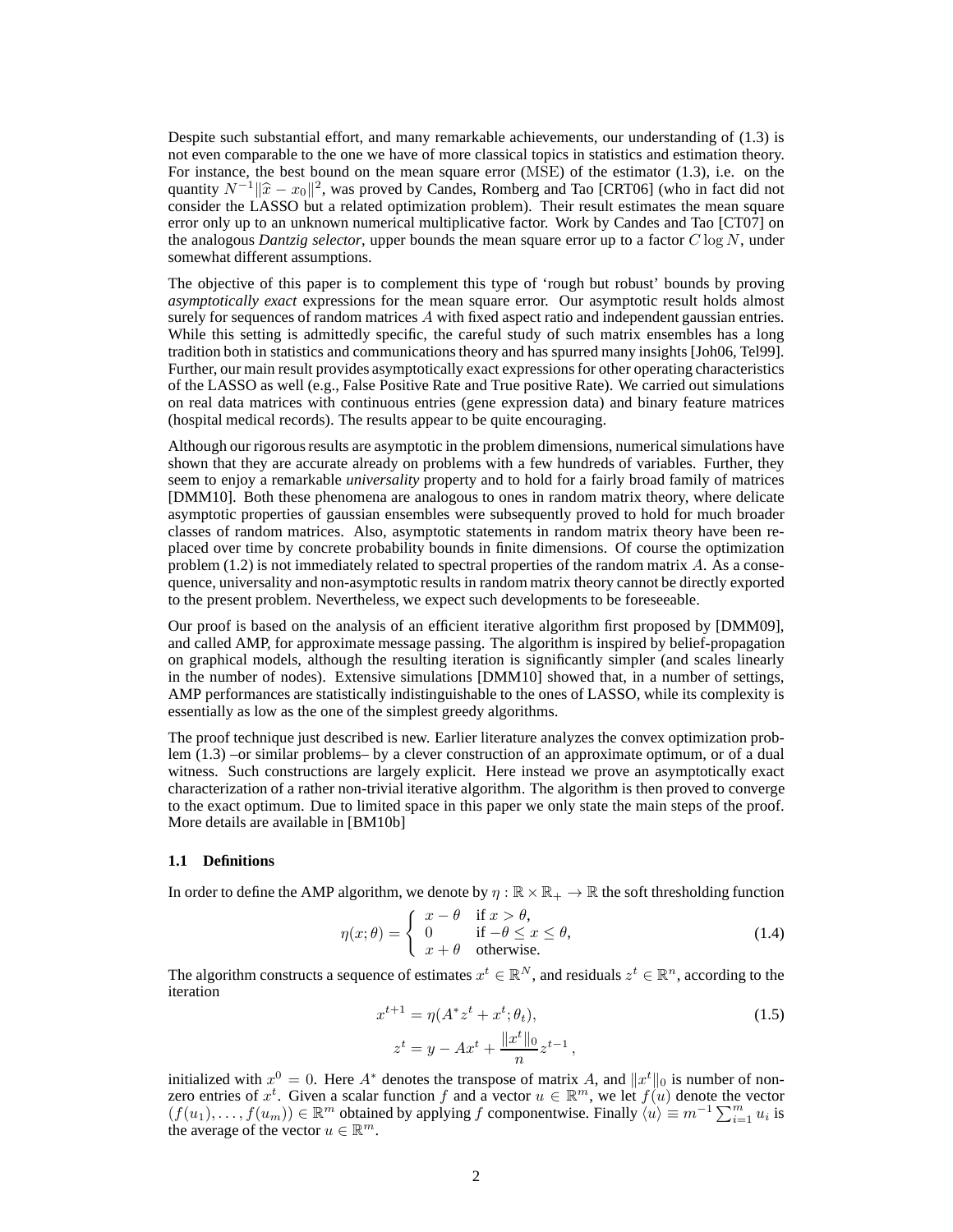As already mentioned, we will consider sequences of instances of increasing sizes, along which the LASSO behavior has a non-trivial limit.

**Definition 1.** *The sequence of instances*  $\{x_0(N), w(N), A(N)\}_{N \in \mathbb{N}}$  *indexed by* N *is said to be a* converging sequence *if*  $x_0(N) \in \mathbb{R}^N$ ,  $w(N) \in \mathbb{R}^n$ ,  $A(N) \in \mathbb{R}^{n \times N}$  with  $n = n(N)$  such that  $n/N \to \delta \in (0,\infty)$ , and in addition the following conditions hold:

(a) The empirical<sup>1</sup> distribution of the entries of  $x_0(N)$  converges weakly to a probability measure  $p_{X_0}$  on  $\mathbb R$  with bounded second moment. Further  $N^{-1}\sum_{i=1}^N x_{0,i}(N)^2 \to \mathbb{E}_{p_{X_0}}\{X_0^2\}.$ 

 $(b)$  *The empirical distribution of the entries of*  $w(N)$  *converges weakly to a probability measure*  $p_W$ on  $\mathbb R$  with bounded second moment. Further  $n^{-1} \sum_{i=1}^n w_i(N)^2 \to \mathbb E_{p_W}\{W^2\}$ .

(c) *If*  $\{e_i\}_{1\leq i\leq N}$ ,  $e_i \in \mathbb{R}^N$  *denotes the standard basis, then*  $\max_{i\in[N]} ||A(N)e_i||_2$ ,  $\min_{i \in [N]} \|A(N)e_i\|_2 \to 1$ *, as*  $N \to \infty$  *where*  $[N] \equiv \{1, 2, ..., N\}.$ 

For a converging sequence of instances, and an arbitrary sequence of thresholds  $\{\theta_t\}_{t>0}$  (independent of N), the asymptotic behavior of the recursion (1.5) can be characterized as follows.

Define the sequence  $\{\tau_t^2\}_{t\geq0}$  by setting  $\tau_0^2 = \sigma^2 + \mathbb{E}\{X_0^2\}/\delta$  (for  $X_0 \sim p_{X_0}$  and  $\sigma^2 \equiv \mathbb{E}\{W^2\}$ ,  $W \sim p_W$ ) and letting, for all  $t \geq 0$ :  $\tau_{t+1}^2 = F(\tau_t^2, \theta_t)$  with

$$
\mathsf{F}(\tau^2,\theta) \equiv \sigma^2 + \frac{1}{\delta} \mathbb{E}\{\left[\eta(X_0 + \tau Z; \theta) - X_0\right]^2\},\,
$$

where  $Z \sim N(0, 1)$  is independent of  $X_0$ . Notice that the function F depends on the law  $p_{X_0}$ .

We say a function  $\psi : \mathbb{R}^2 \to \mathbb{R}$  is *pseudo-Lipschitz* if there exist a constant  $L > 0$  such that for all  $x, y \in \mathbb{R}^2$ :  $|\psi(x) - \psi(y)| \le L(1 + \|x\|_2 + \|y\|_2)\|x - y\|_2$ . (This is a special case of the definition used in [BM10a] where such a function is called pseudo-Lipschitz *of order 2*.)

Our next proposition that was conjectured in [DMM09] and proved in [BM10a]. It shows that the behavior of AMP can be tracked by the above one dimensional recursion. We often refer to this prediction by *state evolution*.

**Theorem 1** ([BM10a]). Let  $\{x_0(N), w(N), A(N)\}_{N \in \mathbb{N}}$  be a converging sequence of instances with *the entries of*  $A(N)$  *iid normal with mean* 0 *and variance*  $1/n$  *and let*  $\psi$  :  $\mathbb{R} \times \mathbb{R} \to \mathbb{R}$  *be a pseudo-Lipschitz function. Then, almost surely*

$$
\lim_{N \to \infty} \frac{1}{N} \sum_{i=1}^{N} \psi(x_i^{t+1}, x_{0,i}) = \mathbb{E} \Big\{ \psi(\eta(X_0 + \tau_t Z; \theta_t), X_0) \Big\},\tag{1.6}
$$

*where*  $Z \sim \mathsf{N}(0,1)$  *is independent of*  $X_0 \sim p_{X_0}$ *.* 

In order to establish the connection with the LASSO, a specific policy has to be chosen for the thresholds  $\{\theta_t\}_{t\geq 0}$ . Throughout this paper we will take  $\theta_t = \alpha \tau_t$  with  $\alpha$  is fixed. In other words, the sequence  $\{\tau_t\}_{t\geq 0}$  is given by the recursion  $\tau_{t+1}^2 = \mathsf{F}(\tau_t^2, \alpha \tau_t)$ . This choice enjoys several convenient properties [DMM09].

#### **1.2 Main result**

Before stating our results, we have to describe a *calibration* mapping between  $\alpha$  and  $\lambda$  that was introduced in [DMM10] (Propositions 2, 3 and Corollary 4). Their proofs are presented in [BM10b].

Let us start by stating some convenient properties of the state evolution recursion.

**Proposition 2** ([DMM09]). Let  $\alpha_{\min} = \alpha_{\min}(\delta)$  be the unique non-negative solution of the equation  $(1 + \alpha^2) \Phi(-\alpha) - \alpha \phi(\alpha) = \frac{\delta}{2}$ , with  $\phi(z) \equiv e^{-z^2/2}/\sqrt{2\pi}$  the standard gaussian density and  $\Phi(z) \equiv \int_{-\infty}^{z} \phi(x) dx.$ 

*For any*  $\sigma^2 > 0$ ,  $\alpha > \alpha_{\min}(\delta)$ , the fixed point equation  $\tau^2 = F(\tau^2, \alpha \tau)$  admits a unique solution. *Denoting by*  $\tau_* = \tau_*(\alpha)$  *this solution, we have*  $\lim_{t\to\infty} \tau_t = \tau_*(\alpha)$ *. Further the convergence takes* place for any initial condition and is monotone. Finally  $\left|\frac{dF}{d\tau^2}(\tau^2,\alpha\tau)\right| < 1$  at  $\tau = \tau_*$ .

<sup>&</sup>lt;sup>1</sup>The probability distribution that puts a point mass  $1/N$  at each of the N entries of the vector.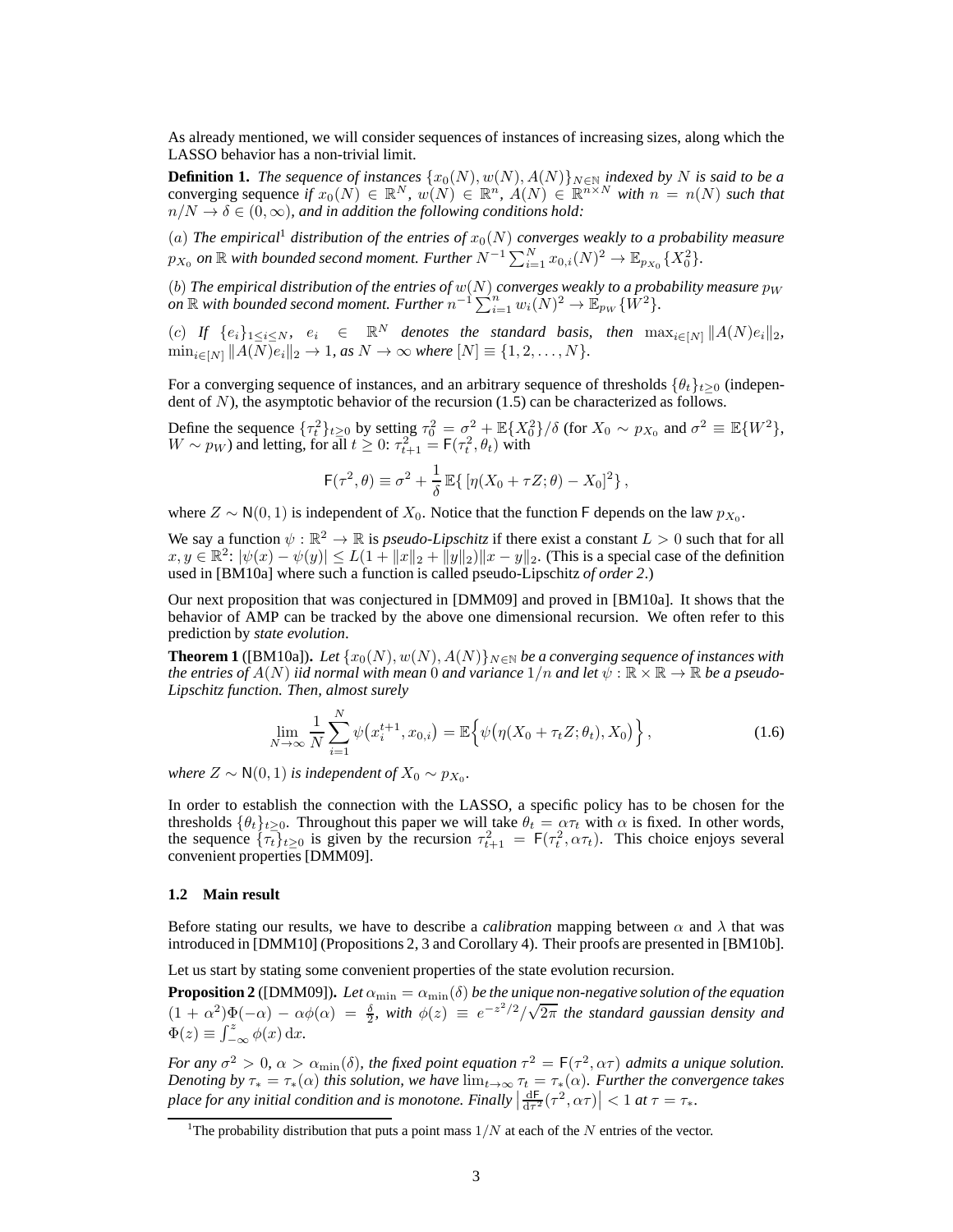We then define the function  $\alpha \mapsto \lambda(\alpha)$  on  $(\alpha_{\min}(\delta), \infty)$ , by  $\lambda(\alpha) \equiv \alpha \tau_*[1 - \frac{1}{\delta} \mathbb{P}\{|X_0 + \tau_* Z| \geq \frac{1}{\delta} \mathbb{P}\{|X_0 + \tau_* Z| \geq \frac{1}{\delta} \mathbb{P}\{|X_0 + \tau_* Z| \geq \frac{1}{\delta} \mathbb{P}\{|X_0 + \tau_* Z| \geq \frac{1}{\delta} \mathbb{P}\{|X_0 + \tau_* Z| \geq \frac{1}{\$  $\alpha\tau_{*}$ }].

This function defines a correspondence (calibration) between the sequence of thresholds  $\{\theta_t\}_{t>0}$ and the regularization parameter  $\lambda$ . It should be intuitively clear that larger  $\lambda$  corresponds to larger thresholds and hence larger  $\alpha$  since both cases yield smaller estimates of  $x_0$ .

In the following we will need to invert this function. We thus define  $\alpha : (0, \infty) \to (\alpha_{\min}, \infty)$  in such a way that  $\alpha(\lambda) \in \{ a \in (\alpha_{\min}, \infty) : \lambda(a) = \lambda \}.$ 

The next result implies that the set on the right-hand side is non-empty and therefore the function  $\lambda \mapsto \alpha(\lambda)$  is well defined.

**Proposition 3** ([DMM10])**.** *The function*  $\alpha \mapsto \lambda(\alpha)$  *is continuous on the interval*  $(\alpha_{\min}, \infty)$  *with*  $\lambda(\alpha_{\min}+) = -\infty$  *and*  $\lim_{\alpha \to \infty} \lambda(\alpha) = \infty$ *.* 

*Therefore the function*  $\lambda \mapsto \alpha(\lambda)$  *satisfying*  $\alpha(\lambda) \in \{ a \in (\alpha_{\min}, \infty) : \lambda(a) = \lambda \}$  *exists.* 

We will denote by  $\mathcal{A} = \alpha((0, \infty))$  the image of the function  $\alpha$ . Notice that the definition of  $\alpha$  is a *priori* not unique. We will see that uniqueness follows from our main theorem.

Examples of the mappings  $\tau^2 \mapsto \mathsf{F}(\tau^2, \alpha \tau)$ ,  $\alpha \mapsto \tau_*(\alpha)$  and  $\alpha \mapsto \lambda(\alpha)$  are presented in [BM10b].

We can now state our main result.

**Theorem 2.** *Let*  $\{x_0(N), w(N), A(N)\}\$ <sub>N∈N</sub> *be a converging sequence of instances with the entries of*  $A(N)$  *iid normal with mean* 0 *and variance*  $1/n$ *. Denote by*  $\hat{x}(\lambda; N)$  *the* LASSO *estimator for instance*  $(x_0(N), w(N), A(N))$ *, with*  $\sigma^2, \lambda > 0$ ,  $\mathbb{P}\{X_0 \neq 0\}$  *and let*  $\psi : \mathbb{R} \times \mathbb{R} \to \mathbb{R}$  *be a pseudo-Lipschitz function. Then, almost surely*

$$
\lim_{N \to \infty} \frac{1}{N} \sum_{i=1}^{N} \psi(\widehat{x}_i, x_{0,i}) = \mathbb{E} \Big\{ \psi(\eta(X_0 + \tau_* Z; \theta_*), X_0) \Big\},\tag{1.7}
$$

*where*  $Z \sim \mathsf{N}(0,1)$  *is independent of*  $X_0 \sim p_{X_0}$ ,  $\tau_* = \tau_*(\alpha(\lambda))$  *and*  $\theta_* = \alpha(\lambda)\tau_*(\alpha(\lambda))$ *.* 

As a corollary, the function  $\lambda \mapsto \alpha(\lambda)$  is indeed uniquely defined.

**Corollary 4.** *For any*  $\lambda, \sigma^2 > 0$  *there exists a unique*  $\alpha > \alpha_{\min}$  *such that*  $\lambda(\alpha) = \lambda$  *(with the function*  $\alpha \to \lambda(\alpha)$  *defined by*  $\lambda(\alpha) = \alpha \tau_* [1 - \frac{1}{\delta} \mathbb{P}\{ |X_0 + \tau_* Z| \ge \alpha \tau_* \}].$ 

*Hence the function*  $\lambda \mapsto \alpha(\lambda)$  *is continuous non-decreasing with*  $\alpha((0, \infty)) \equiv A = (\alpha_0, \infty)$ *.* 

The assumption of a converging problem-sequence is important for the result to hold, while the hypothesis of gaussian measurement matrices  $A(N)$  is necessary for the proof technique to be correct. On the other hand, the restrictions  $\lambda, \sigma^2 > 0$ , and  $\mathbb{P}\{X_0 \neq 0\} > 0$  (whence  $\tau_* \neq 0$  using  $\lambda(\alpha) = \alpha \tau_* [1 - \frac{1}{\delta} \mathbb{P} \{ |X_0 + \tau_* Z| \ge \alpha \tau_* \}]$ ) are made in order to avoid technical complications due to degenerate cases. Such cases can be resolved by continuity arguments.

## **1.3 Related work**

The LASSO was introduced in [Tib96, CD95]. Several papers provide performance guarantees for the LASSO or similar convex optimization methods [CRT06, CT07], by proving upper bounds on the resulting mean square error. These works assume an appropriate 'isometry' condition to hold for A. While such condition hold with high probability for some random matrices, it is often difficult to verify them explicitly. Further, it is only applicable to very sparse vectors  $x_0$ . These restrictions are intrinsic to the worst-case point of view developed in [CRT06, CT07].

Guarantees have been proved for correct support recovery in [ZY06], under an appropriate 'irrepresentibility' assumption on A. While support recovery is an interesting conceptualization for some applications (e.g. model selection), the metric considered in the present paper (mean square error) provides complementary information and is quite standard in many different fields.

Closer to the spirit of this paper [RFG09] derived expressions for the mean square error under the same model considered here. Similar results were presented recently in [KWT09, GBS09]. These papers argue that a sharp asymptotic characterization of the LASSO risk can provide valuable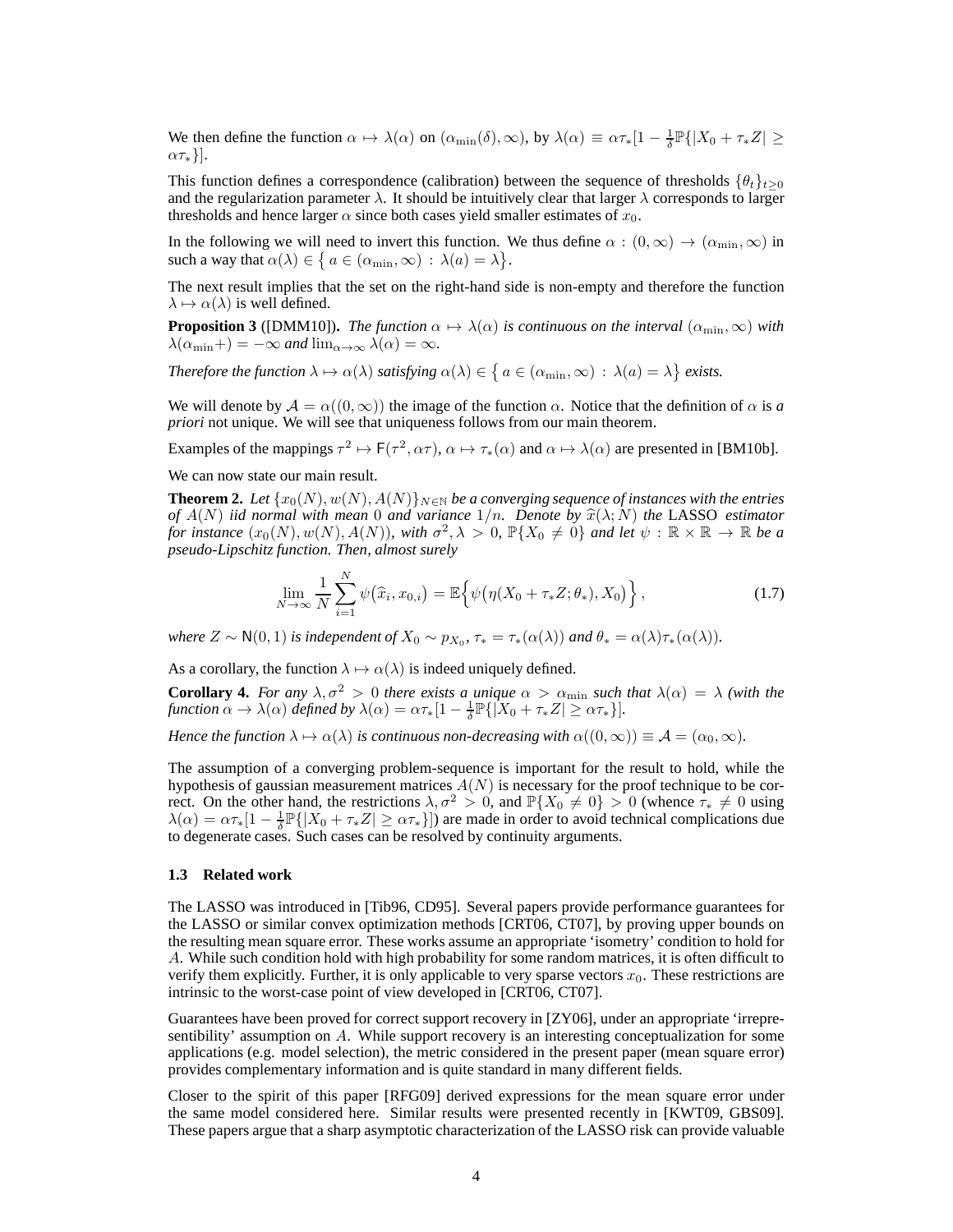guidance in practical applications. For instance, it can be used to evaluate competing optimization methods on large scale applications, or to tune the regularization parameter  $\lambda$ .

Unfortunately, these results were non-rigorous and were obtained through the famously powerful 'replica method' from statistical physics [MM09].

Let us emphasize that the present paper offers two advantages over these recent developments:  $(i)$ It is completely *rigorous*, thus putting on a firmer basis this line of research; (ii) It is *algorithmic* in that the LASSO mean square error is shown to be equivalent to the one achieved by a low-complexity message passing algorithm.

# **2 Numerical illustrations**

Theorem 2 assumes that the entries of matrix A are iid gaussians. We expect however that our predictions to be robust and hold for much larger family of matrices. Rigorous evidence in this direction is presented in [KM10] where the normalized cost  $C(\hat{x})/N$  is shown to have a limit as  $N \to \infty$  which is universal with respect to random matrices A with iid entries. (More precisely, it is universal if  $\mathbb{E}\{A_{ij}\}=0$ ,  $\mathbb{E}\{A_{ij}^2\}=1/n$  and  $\mathbb{E}\{A_{ij}^6\}\leq C/n^3$  for a uniform constant  $C$ .)

Further, our result is asymptotic, while and one might wonder how accurate it is for instances of moderate dimensions.

Numerical simulations were carried out in [DMM10] and suggest that the result is robust and relevant already for  $N$  of the order of a few hundreds. As an illustration, we present in Figures 1-3 the outcome of such simulations for four types of real data and random matrices. We generated the signal vector randomly with entries in  $\{+1, 0, -1\}$  and  $\mathbb{P}(x_{0,i} = +1) = \mathbb{P}(x_{0,i} = -1) = 0.05$ . The noise vector w was generated by using i.i.d.  $N(0, 0.2)$  entries.

We obtained the optimum estimator  $\hat{x}$  using OWLQN and 11<sub>-1s</sub>, packages for solving large-scale 11-regularized regressions [KKL<sup>+</sup>07], [AJ07]. We used 40 values of  $\lambda$  between .05 and 2 and N equal to 500, 1000, and 2000. For each case, the point  $(\lambda, \text{MSE})$  was plotted and the results are shown in the figures. Continuous lines corresponds to the asymptotic prediction by Theorem 2 for  $\psi(a, b) = (a - b)^2$ , namely MSE =  $\lim_{N \to \infty} N^{-1} ||\hat{x} - x_0||^2 = \mathbb{E} \{ [\eta(X_0 + \tau_* Z; \theta_*) - X_0]^2 \}$  =  $\delta(\tau_*^2-\sigma^2).$ 

The agreement is remarkably good already for  $N$ , n of the order of a few hundreds, and deviations are consistent with statistical fluctuations.

The four figures correspond to measurement matrices A:

*Figure 1(a):* Data consist of 2253 measurements of expression level of 7077 genes (this data is provided to us by Broad Institute). From this matrix we took sub-matrices A of aspect ratio  $\delta$  for each  $N$ . The entries were continuous variables. We standardized all columns of  $A$  to have mean  $0$ and variance 1.

*Figure 1(b)*: From a data set of 1932 patient records we extracted 4833 binary features describing demographic information, medical history, lab results, medications etc. The 0-1 matrix was sparse (with only  $3.1\%$  non-zero entries). Similar to genes data, for each N, the sub-matrices A with aspect ratio  $\delta$  were selected and standardized.

*Figure 2(a):* Random  $\pm 1$  matrices with aspect ratio  $\delta$ . Each entry is independently equal to  $+1/\sqrt{n}$ or  $-1/\sqrt{n}$  with equal probability.

*Figure 2(b):* Random gaussian matrices with aspect ratio  $\delta$  and iid  $N(0, 1/n)$  entries (as in Theorem 2).

Notice the behavior appears to be essentially indistinguishable. Also the asymptotic prediction has a minimum as a function of  $\lambda$ . The location of this minimum can be used to select the regularization parameter. Further empirical analysis is presented in [BBM10].

For the second data set –patient records– we repeated the simulation 20 times (each time with fresh  $x_0$  and w) and obtained the average and standard error for MSE, False Positive Rate (FPR) and True Positive Rate (TPR). The results with error bars are shown in Figure 3. The length of each error bar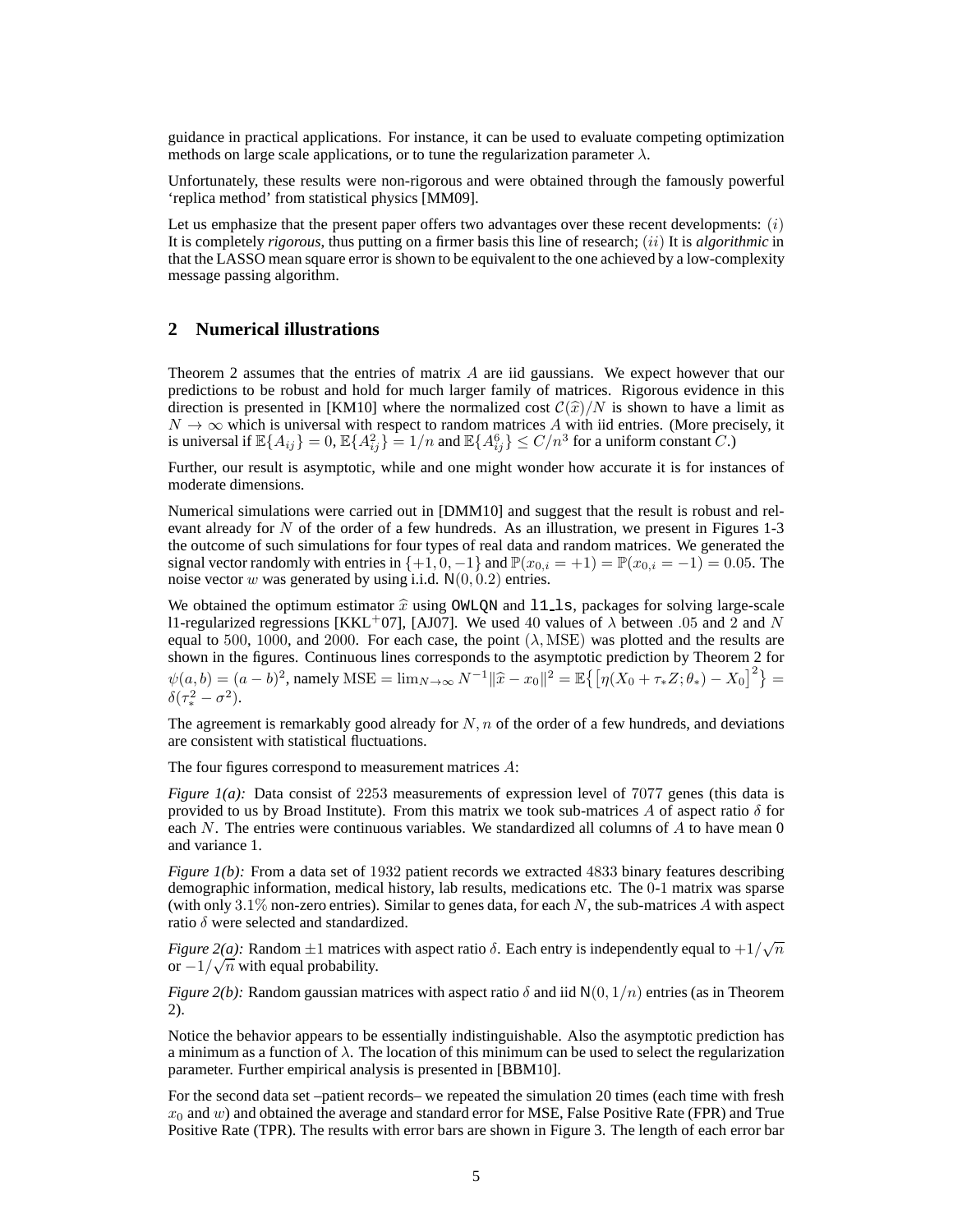

Figure 1: Mean square error (MSE) as a function of the regularization parameter  $\lambda$  compared to the asymptotic prediction for  $\delta = .5$  and  $\sigma^2 = .2$ . In plot (a) the measurement matrix A is a real valued (standardized) matrix of gene expression data and in plot (b)  $\tilde{A}$  is a (standardized) 0-1 feature matrix of hospital records. Each point in these plots is generated by finding the LASSO predictor  $\hat{x}$  using a measurement vector  $y = Ax_0 + w$  for an independent signal vector  $x_0$  and an independent noise vector w.



Figure 2: As in Figure 1, but the measurement matrix A has iid entries that are equal to  $\pm 1/\sqrt{n}$ with equal probabilities in plot (a), and has iid  $N(0, 1/n)$  entries in plot (b). Additionally, each point in these plots uses an independent matrix A.

is equal to twice the standard error (in each direction). FPR and TPR are calculated using

$$
\text{FPR} \equiv \frac{\sum_{i=1}^{N} \mathbb{I}_{\{\hat{x}_i \neq 0\}} \mathbb{I}_{\{x_{i,0} = 0\}}}{\sum_{i=1}^{N} \mathbb{I}_{\{x_{i,0} = 0\}}}, \quad \text{TPR} \equiv \frac{\sum_{i=1}^{N} \mathbb{I}_{\{\hat{x}_i \neq 0\}} \mathbb{I}_{\{x_{i,0} \neq 0\}}}{\sum_{i=1}^{N} \mathbb{I}_{\{x_{i,0} \neq 0\}}}, \quad (2.1)
$$

where  $\mathbb{I}_{\{\mathcal{S}\}} = 1$  if statement S holds and  $\mathbb{I}_{\{\mathcal{S}\}} = 0$  otherwise. The predictions for FPR and TPR are obtained by applying Theorem 2 to  $\psi_{fpr}(a, b) \equiv \mathbb{I}_{\{a \neq 0\}} \mathbb{I}_{\{b=0\}}$  and  $\psi_{tpr}(a, b) = \mathbb{I}_{\{a \neq 0\}} \mathbb{I}_{\{b \neq 0\}},$ which yields

$$
\lim_{N \to \infty} \text{FPR} = 2\Phi(-\alpha), \qquad \lim_{N \to \infty} \text{TPR} = \Phi(-\alpha + \frac{1}{\tau_*}) + \Phi(-\alpha - \frac{1}{\tau_*}) \tag{2.2}
$$

where  $\Phi$  is defined in Proposition 2. Note that functions  $\psi_{fpr}(a, b)$  and  $\psi_{tpr}(a, b)$  are not pseudo-Lipschitz but the limits (2.2) follow from Theorem 2 via standard weak-convergence arguments.

## **3 A structural property and proof of the main theorem**

We will prove the following theorem which implies our main result, Theorem 2.

**Theorem 3.** Assume the hypotheses of Theorem 2. Denote by  $\{x^t(N)\}_{t\geq0}$  the sequence of estimates *produced by* AMP. Then  $\lim_{t\to\infty} \lim_{N\to\infty} N^{-1} ||x^t(N) - \hat{x}(\lambda; N)||_2^2 = 0$ , almost surely.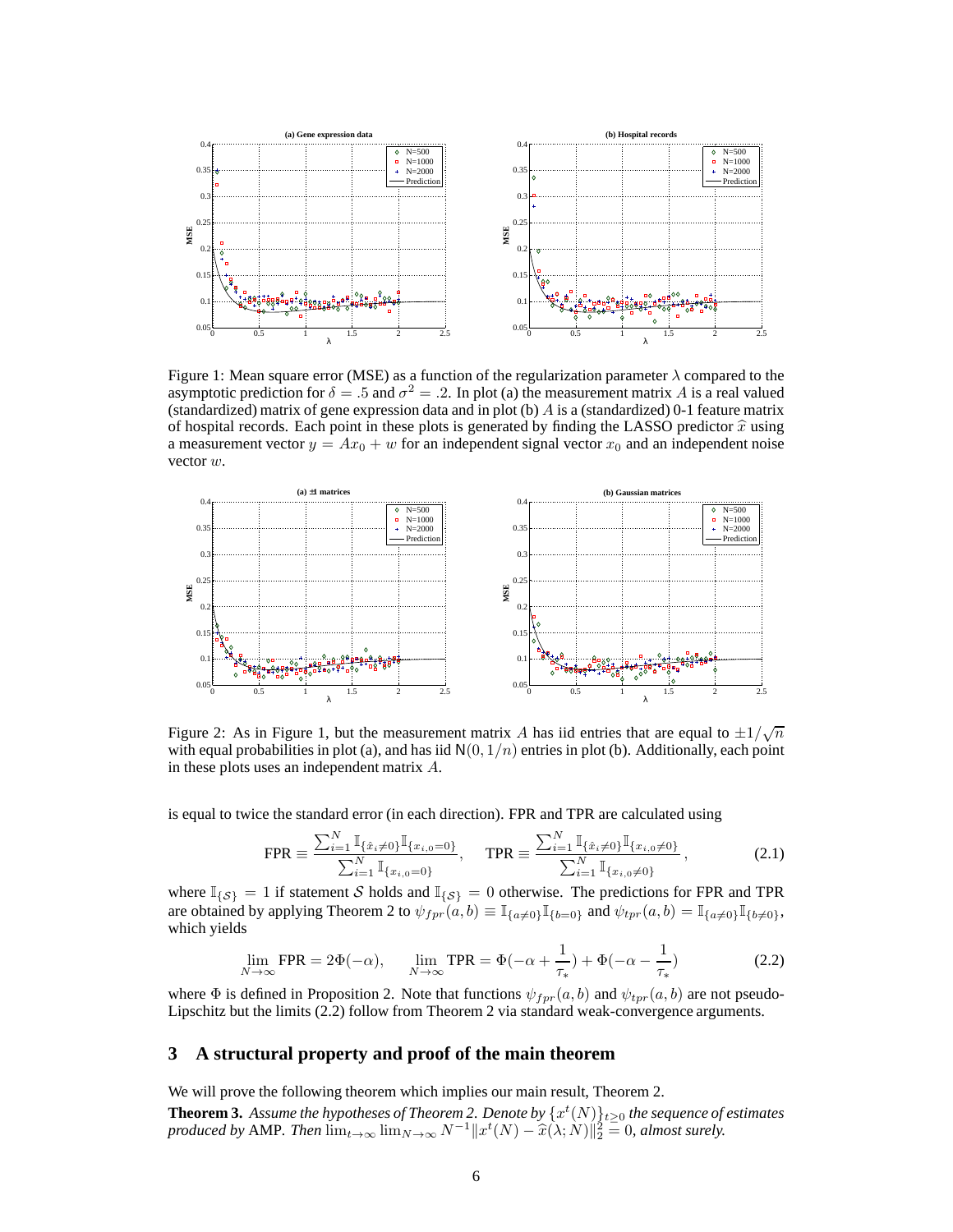

Figure 3: Average of MSE, FPR and TPR versus  $\lambda$  for medical data, using 20 samples per  $\lambda$  and N. All parameters are similar to Figure 1(b). Error bars are twice the standard errors (in each direction).

The rest of the paper is devoted to the proof of this theorem. Section 3.1 proves a structural property that is the key tool in this proof. Section 3.2 uses this property together with a few lemmas to prove Theorem 3. Proofs of lemmas and more details can be found in [BM10b].

The proof of Theorem 2 follows immediately. Since when  $\psi$  is Lipschitz there is a constant B where  $|\frac{1}{N}\sum_{i=1}^{N} \psi(x_i^{t+1}, x_{0,i}) - \frac{1}{N}\sum_{i=1}^{N} \psi(\widehat{x}_i, x_{0,i})| \leq B \|x^{t+1} - \widehat{x}\|_2$ . We then obtain

$$
\lim_{N \to \infty} \frac{1}{N} \sum_{i=1}^{N} \psi(\hat{x}_i, x_{0,i}) = \lim_{t \to \infty} \lim_{N \to \infty} \frac{1}{N} \sum_{i=1}^{N} \psi(x_i^{t+1}, x_{0,i}) = \mathbb{E}\{\psi(\eta(X_0 + \tau_* Z; \theta_*), X_0)\},
$$

where we used Theorem 1 and Proposition 2. The case of pseudo-Lipschitz  $\psi$  is a straightforward generalization.

**Some notations.** For any non-empty subset S of  $[m]$  and any  $k \times m$  matrix M we refer by  $M_S$  to the k by  $|S|$  sub-matrix of M that contains only the columns of M corresponding to S. Also define the scalar product  $\langle u, v \rangle \equiv \frac{1}{m} \sum_{i=1}^m u_i v_i$  for  $u, v \in \mathbb{R}^m$ . Finally, the subgradient of a convex function  $f : \mathbb{R}^m \to \mathbb{R}$  at point  $x \in \mathbb{R}^m$  is denoted by  $\partial f(x)$ . In particular, remember that the subgradient of the  $\ell_1$  norm,  $x \mapsto ||x||_1$  is given by

$$
\partial \|x\|_1 = \left\{ v \in \mathbb{R}^m \text{ such that } |v_i| \le 1 \,\forall i \text{ and } x_i \ne 0 \Rightarrow v_i = \text{sign}(x_i) \right\}. \tag{3.1}
$$

## **3.1 A structural property of the LASSO cost function**

One main challenge in the proof of Theorem 2 lies in the fact that the function  $x \mapsto \mathcal{C}_{A,y}(x)$  is not  $-$ in general– strictly convex. Hence there can be, in principle, vectors x of cost very close to the optimum and nevertheless far from the optimum. The following Lemma provides conditions under which this does not happen.

**Lemma 1.** *There exists a function*  $\xi(\varepsilon, c_1, \ldots, c_5)$  *such that the following happens. If*  $x, r \in \mathbb{R}^N$ *satisfy the following conditions:*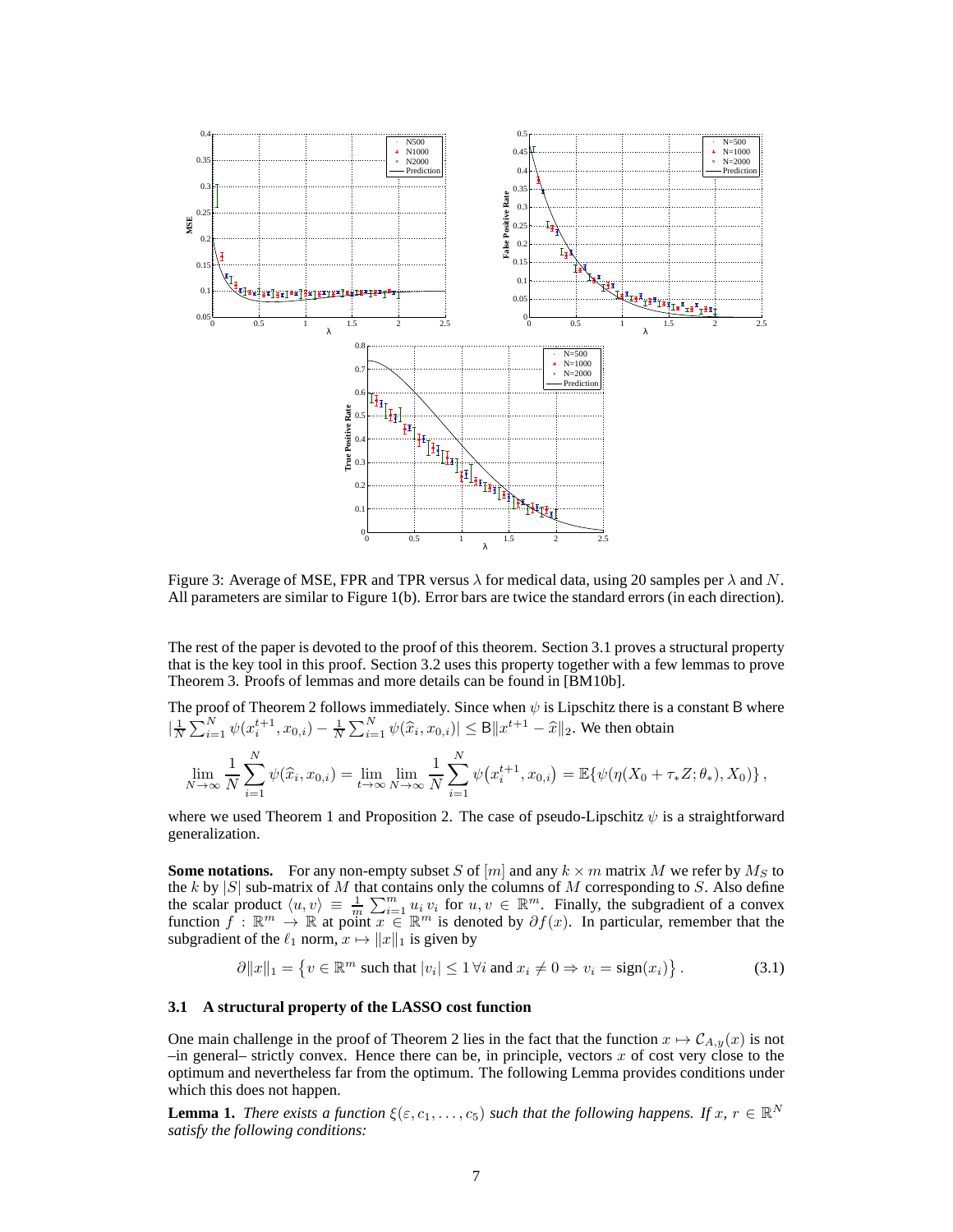*(1)*  $||r||_2 \le c_1 \sqrt{}$  $(2) \mathcal{C}(x+r) \leq \mathcal{C}(x);$ 

*(3) There exists a subgradient*  $sg(C, x) \in \partial C(x)$  *with*  $||sg(C, x)||_2 \le \sqrt{N} \varepsilon$ ;

(4) Let  $v \equiv (1/\lambda)[A^*(y - Ax) + sg(C, x)] \in \partial ||x||_1$ , and  $S(c_2) \equiv \{i \in [N]: |v_i| \ge 1 - c_2\}$ . *Then, for any*  $S' \subseteq [N]$ ,  $|S'| \leq c_3 N$ , we have  $\sigma_{\min}(A_{S(c_2) \cup S'}) \geq c_4$ 

(5) The maximum and minimum non-zero singular value of A satisfy  $c_5^{-1} \leq \sigma_{\min}(A)^2 \leq$  $\sigma_{\max}(A)^2 \leq c_5.$ 

*Then*  $||r||_2 \le \sqrt{N} \xi(\varepsilon, c_1, \ldots, c_5)$ *. Further for any*  $c_1, \ldots, c_5 > 0$ ,  $\xi(\varepsilon, c_1, \ldots, c_5) \to 0$  *as*  $\varepsilon \to 0$ *. Further, if*  $\ker(A) = \{0\}$ *, the same conclusion holds under conditions 1, 2, 3, and 5.* 

#### **3.2 Proof of Theorem 3**

The proof is based on a series of Lemmas that are used to check the assumptions of Lemma 1

The next lemma implies that submatrices of  $A$  constructed using the first  $t$  iterations of the AMP algorithm are non-singular (more precisely, have singular values bounded away from 0).

**Lemma 2.** *Let*  $S \subseteq [N]$  *be measurable on the*  $\sigma$ -algebra  $\mathfrak{S}_t$  generated by  $\{z^0, \ldots, z^{t-1}\}$  and  ${x^0 + A^*z^0, \ldots, x^{t-1} + A^*z^{t-1}}$  *and assume*  $|S| \le N(\delta - c)$  *for some*  $c > 0$ *. Then there exists*  $a_1 = a_1(c) > 0$  *(independent of t)* and  $a_2 = a_2(c,t) > 0$  *(depending on t and c)* such that  $\min_{S'}{\{\sigma_{\min}(A_{S\cup S'}) : S' \subseteq [N], |S'| \leq a_1N\}} \geq a_2$ , with probability converging to 1 as  $N \to \infty$ .

We will apply this lemma to a specific choice of the set  $S$ . Namely, defining

$$
v^{t} \equiv \frac{1}{\theta_{t-1}} (x^{t-1} + A^* z^{t-1} - x^t), \qquad (3.2)
$$

our last lemma shows convergence of a particular sequence of sets provided by  $v<sup>t</sup>$ .

**Lemma 3.** *Fix*  $\gamma \in (0,1)$  *and let the sequence*  $\{S_t(\gamma)\}_{t\geq 0}$  *be defined by*  $S_t(\gamma) \equiv \{i \in [N] :$  $|v_i^t| \geq 1 - \gamma$ . For any  $\xi > 0$  there exists  $t_* = t_*(\xi, \gamma) < \infty$  such that, for all  $t_2 \geq t_1 \geq t_*$ .  $\lim_{N\to\infty} \mathbb{P}\big\{ |\dot{S}_{t_2}(\gamma) \setminus S_{t_1}(\gamma)| \ge N\xi \big\} = 0.$ 

The last two lemmas imply the following.

**Proposition 5.** *There exist constants*  $\gamma_1 \in (0,1)$ *,*  $\gamma_2$ *,*  $\gamma_3 > 0$  *and*  $t_{\min} < \infty$  *such that, for any*  $t \geq t_{\min}$ ,  $\min \big\{ \sigma_{\min}(A_{S_t(\gamma_1) \cup S'}) \, : \, |S' \subseteq [N], \, |S'| \leq \gamma_2 N \big\} \geq \gamma_3$  with probability converging to  $1 \text{ as } N \to \infty$ .

*Proof of Theorem 3.* We apply Lemma 1 to  $x = x^t$ , the AMP estimate and  $r = \hat{x} - x^t$  the distance from the LASSO optimum. The thesis follows by chaoking conditions 1.5. Namely we need to from the LASSO optimum. The thesis follows by checking conditions 1–5. Namely we need to show that there exists constants  $c_1, \ldots, c_5 > 0$  and, for each  $\varepsilon > 0$  some  $t = t(\varepsilon)$  such that 1–5 hold with probability going to 1 as  $N \to \infty$ .

*Condition 1* holds since  $\lim_{N\to\infty}\langle \hat{x}, \hat{x} \rangle$  and  $\lim_{N\to\infty}\langle x^t, x^t \rangle$  for all t are finite.

*Condition 2* is immediate since  $x + r = \hat{x}$  minimizes  $C(\cdot)$ .

*Conditions 3-4.* Take  $v = v^t$  as defined in Eq. (3.2). Using the definition (1.5), it is easy to check that  $v^t \in \partial ||x||_1$ . Further it can be shown that  $v^t = (1/\lambda)[A^*(y - Ax^t) + sg(\mathcal{C}, x^t)],$  with  $sg(\mathcal{C}, x^t)$ a subgradient satisfying  $\lim_{t\to\infty} \lim_{N\to\infty} N^{-1} ||sg(C, x^t)||^2 = 0$ . This proves condition 3 and condition 4 holds by Proposition 5.

*Condition 5* follows from standard limit theorems on the singular values of Wishart matrices.  $\square$ 

## **Acknowledgement**

This work was partially supported by a Terman fellowship, the NSF CAREER award CCF-0743978, the NSF grant DMS-0806211 and a Portuguese Doctoral FCT fellowship.